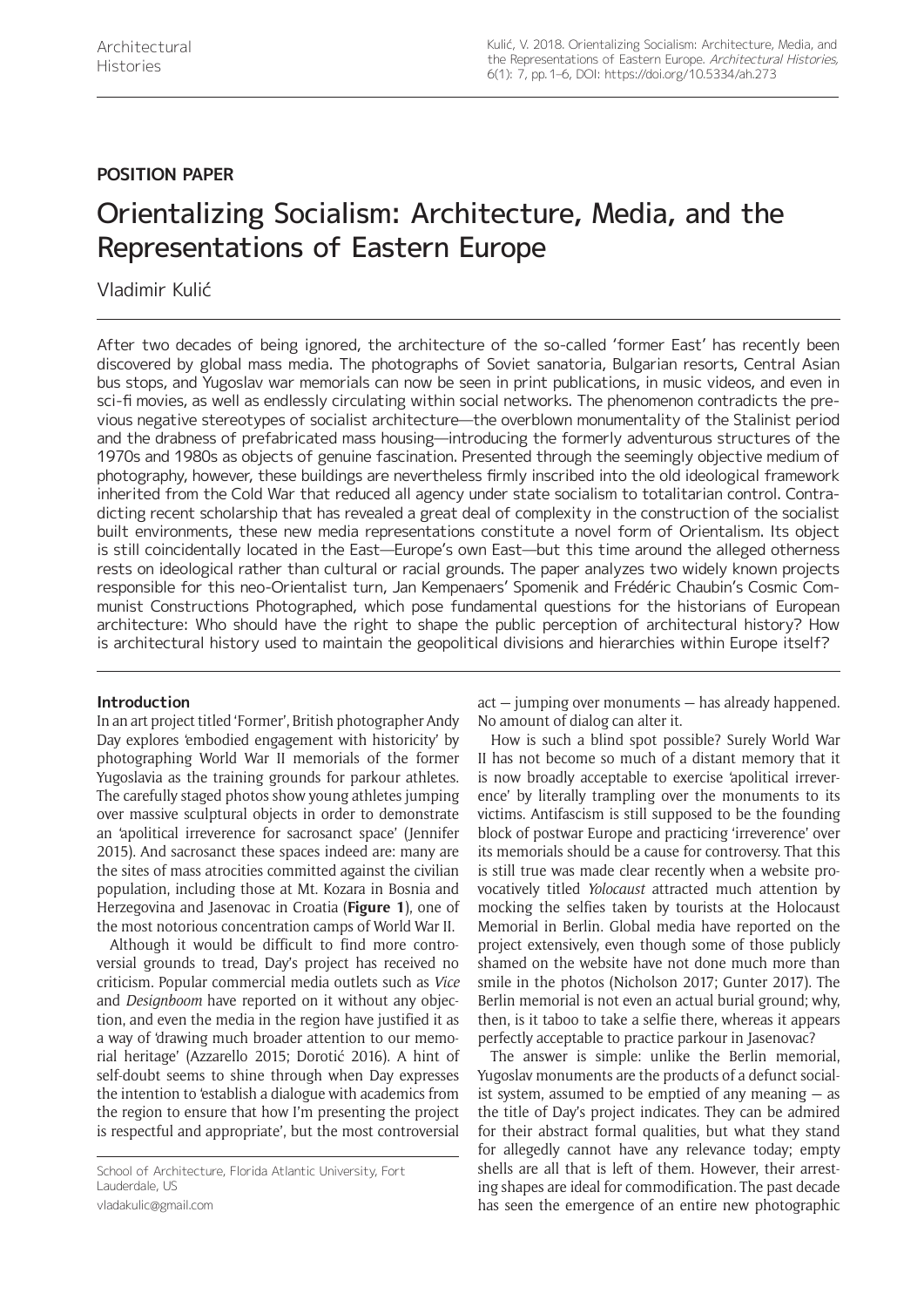

**Figure 1:** Bogdan Bogdanović, Jasenovac Memorial Park, Jasenovac, Croatia (1966). Photo by author.

genre that focuses on the mesmerizing forms of late socialist architecture, of which Yugoslav monuments are just one small segment. From Baltic resorts and Balkan memorials to Central Asian bus stops, spectacular socialist architecture is now content much sought after for massmedia circulation. It can be seen everywhere, from print and online publications to music videos and sci-fi movies; something eerily similar to the monument at Mt. Kosmaj near Belgrade has been spotted even in the film franchise *Hunger Games*. The buildings of late socialism, in short, have become a pop-culture phenomenon.

This trend, I argue, constitutes a novel form of Orientalism, one whose object coincidentally lies in the East—Europe's own East—but whose target is essentially ideological. Not unlike 19th-century colonial explorers, a new crop of brave Orientalists, armed with cameras and supported by galleries and publishing contracts, roams the 'distant' and 'desolate' landscapes of Eastern Europe in search of the ruins of a long-lost world.<sup>1</sup> What they find they often describe as 'otherwordly' or 'alien', thus forging a new trope of the socialist world as a land of bizarre, mysterious objects that a rational Western mind cannot possibly comprehend, a trope that has been so relentlessly disseminated in the digital media that it now dominates popular perceptions of socialist architecture, not only in the 'former West', but also in the East itself. Built on the old model theorized by Edward Said (1979), this new Orientalism still represents an East according to its own fantasies of an exotic Other, but otherness is now more ideological than cultural or racial. In addition, earlier Orientalisms were often produced by scholars and academics, whereas this new wave ignores and often directly contradicts the results of scholarly research; it rather aims at a wider audience through collusion with commercial outlets, achieving hegemony over popular perceptions through its suitability for digital circulation. Its underpinnings are fundamentally political: for the audiences in the West, it reinforces the

anticommunist consensus forged during the Cold War, whereas for those in the East, it assures that they receive the 'correct' interpretation of their own past, in keeping with the reigning dogmas of the 'end of history'.

### **Photographic Interpretetations**

The trend can be traced back to two photographic monographs published at the turn of this decade: *Spomenik*, by the Belgian photographer Jan Kempenaers (2010), which documented a selection of Yugoslav war memorials, and *CCCP: Cosmic Communist Constructions Photographed*, by the French journalist Frédéric Chaubin (2011), showing various building types scattered across the former Soviet Union. The *Zeitgeist* was certainly ripe, because several other projects with a similar focus were published around the same time.<sup>2</sup> However, it is these two that have become phenomenally successful in capturing public imagination, especially in the digital world, where they continue to be endlessly reblogged. Both projects have been exhibited at prestigious venues in global centers like New York, London, Amsterdam, and Tokyo; they have been reviewed in the media with global outreach, such as *The Guardian*  and *The New York Times*; and they have been endorsed by famous figures (in Chaubin's case, fashion designer Paul Smith). They have also been lucrative: both monographs have sold out their original print runs and are now in renewed editions. Many of the more recent projects, including Day's, cite one or both as inspiration. To their credit, it is through Kempenaers' and Chaubin's eyes that the world got to know late socialist architecture.

Both photographers presented idiosyncratically curated selections of buildings based predominantly on visual criteria, an approach that may defy the standards of historical scholarship, but does not merit serious criticism in itself. However, piggybacking on the images' mediatic success, the two projects have also pioneered what is now a pervasive Orientalizing discourse organized around the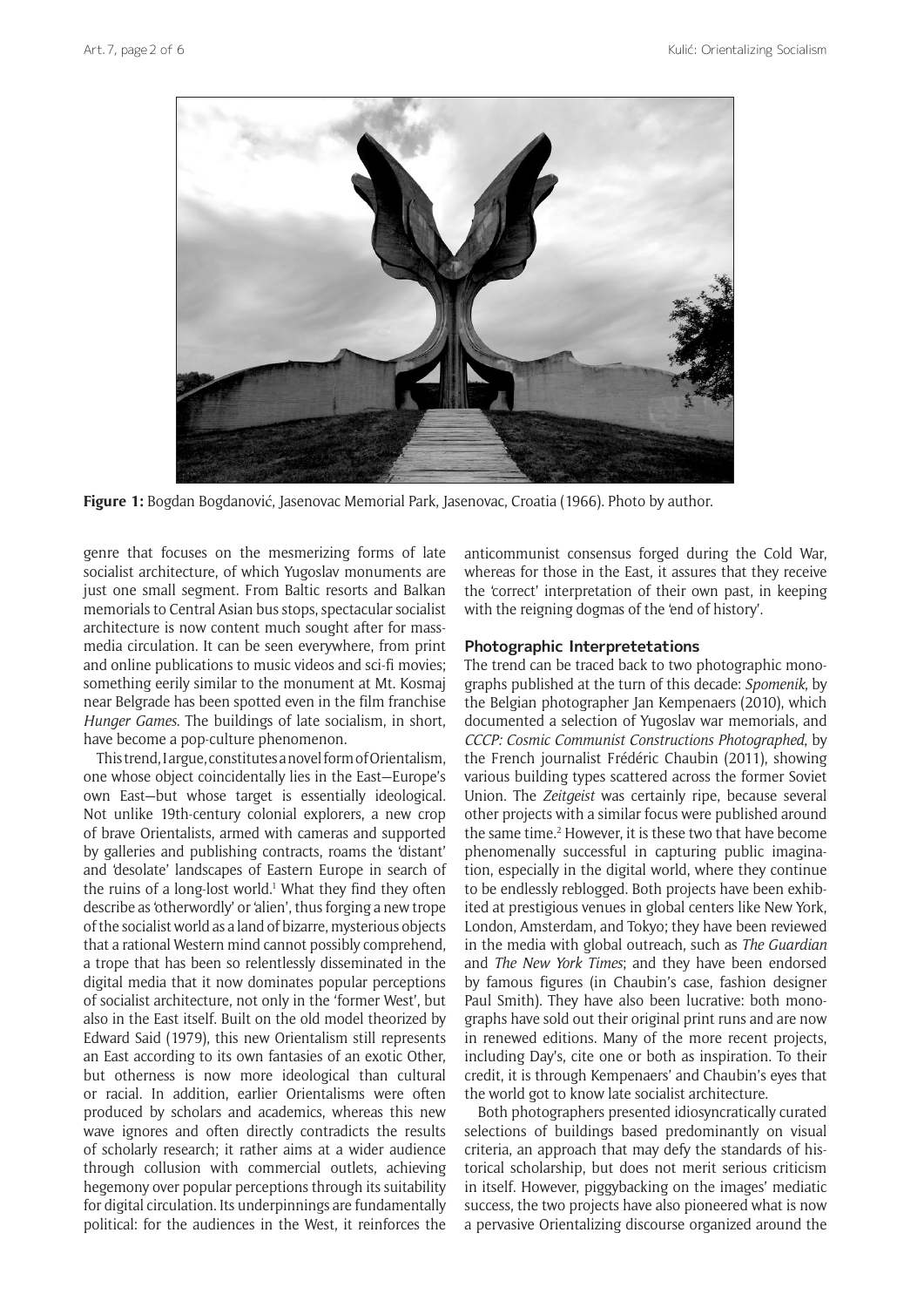core trope of 'alien architecture'. Its versions were present both in the clever word play of Chaubin's title, where the first C in CCCP designates Soviet architecture as 'cosmic', and in the postscript to Kempenaers' book, in which Willem Jan Neutelings compares Yugoslav monuments to 'Barbarella movies, Paco Rabanne dresses and Lava lamps' (Kempenaers 2010: n.p.). Inspired by such comparisons, mass media and individual commentators now regularly describe late socialist buildings as 'alien', also bringing in further sci-fi references: flying saucers, Star Wars fighter jets, and so on (Surtees 2013). The result are multiple forms of othering: it is not only that late socialist buildings don't seem to belong on Earth  $-$  for what is more other than being extraterrestrial? — but they are also excluded from the historically situated cultural lineages and are cast as pure whimsy. Leftovers of a yesterday's future, quaint but inconsequential, they are disqualified from serious consideration as architecture. Evoking 'the air of the morning after a party: the smell of cigarette butts and stale beer', as Neutelings writes, they are as trivial as the expendable products of mass commercial culture. The erasure of their meaning is thus perfectly justified: if the memorial to a concentration camp is as frivolous as a lava lamp and as exhausted as a cigarette butt, its commemorative purpose surely cannot be taken seriously. It can be used as a mute backdrop for a sci-fi movie, or to practice parkour.<sup>3</sup>

The title of Kempenaers' book, *Spomenik*, is especially symptomatic. An otherwise ordinary Slavic word that translates into English unambiguously as monument, the exotic-sounding term, often incorrectly pluralized as 'spomeniks', allows Kempenaers to fabricate a new stylistic category, suggesting that Yugoslav war memorials fall so far outside of normal commemorative practices and of the existing artistic lineages that they require their own special name. But while it may be true that *some*  Yugoslav memorials pioneered new forms of commemoration, precisely identifying their contribution is not Kempenaers' concern; instead, he conflates greatly differing artistic approaches and traditions, in effect using the term *spomenik* to brand his own interpretation of monuments as massive abstract sculptures standing isolated and abandoned in distant landscapes. Generating false homogeneity, this interpretation ignores the fact that the vast majority of 'spomeniks' *not* shown in the book do not conform to his vision, or that many of those he photographed engage in a far more complex relationship with both representation and the surrounding landscape than he allows, or that many are not abandoned at all. Chaubin's 'cosmic' label similarly conflates buildings of vastly different architectural lineages, from standard high modernism to explicit postmodernism and the reinterpretations of the vernacular, including a complex that may be described as a Lithuanian version of the Sea Ranch in Sonoma County.

Underlying both projects is the commendable promise to acknowledge the former socialist world as a repository of valuable architecture and art, but that promise is fulfilled only to the extent that it supports the authors' own agendas. To his credit, Chaubin makes an effort to include basic information about the buildings he photographed; Kempenaers, however, never affords his objects any of the minimum obligatory identifiers of actual works of art, including neither their names, nor the dates of construction, nor the names of the artists who created them. Instead, each monument is only assigned a number. For comparison, imagine a book about the pinnacles of postwar monumental sculpture that shows Henry Moore's work, but deliberately omits naming him: something like that would likely be impossible simply due to copyright issues. The real significance of this operation becomes obvious only in the context of Kempenaers' phenomenal success in the digital realm: google the word *spomenik*, and what you now get is page after page of his own photos. The result is not only that a whole body of work is reduced to Kempenaers' own heavily curated version, but also that the sole name associated with it is his own. Is this a post-socialist version of cultural appropriation? For even when it deserves attention, the architectural heritage of socialism appears to be worth knowing only as a Western art project.

#### **A New Orientalism**

Here is Orientalism in its classic form: representing a whole complex culture as a homogeneous other, with the effect of establishing hegemonic power over its interpretation. I often hear the argument that such problematic connotations do not really matter as long as the architecture in question is afforded world-wide exposure. Perhaps, but it is Orientalism nonetheless. In addition, more than a decade after the images of late socialist architecture have started circulating in the digital realm, I have yet to witness actual positive effects of such exposure: rather than becoming identifiable in their own right, socialist buildings have only become further integrated into the economy of digital images, with the same anonymous detachment that ignores both their original meaning and their artistic merit.4 Yugoslav monuments are again a case in point: in addition to being endlessly reblogged with the same canned descriptions, they have come to serve as mute, abstract backdrops for anything from music videos (bands from literally all over the world, from Austria to Brazil and New Zealand, flock here for this purpose), to sci-fi films, and the aforesaid parkour practice. In the process, even the original ambiguously positive connotation gets lost: for example, Dušan Džamonja's *Monument to the Revolution of the People of Moslavina*, one of the most iconic achievements of Yugoslav commemorative sculpture, made it to the top of CNN's list of world's ugliest monuments, together with a garish tribute to Michael Jackson (CNN 2014).

This latest Orientalization of Eastern Europe is related to its previous iterations, which Larry Wolff identified as a 'demi-Orientalization' (Wolff 1994: 7) and which also acquired its specific Balkan versions (Todorova 1997; Goldsworthy 1998). What is new is not only the fact that the target is an explicitly modern culture, but also an ideological dimension inherited from the Cold War: the so-called totalitarian paradigm, a discursive weapon used by the West during the Cold War, which represented state socialism as an almost cartoonish system of absolute top-down control. One of its most effective — and problematic — claims was the equation of communism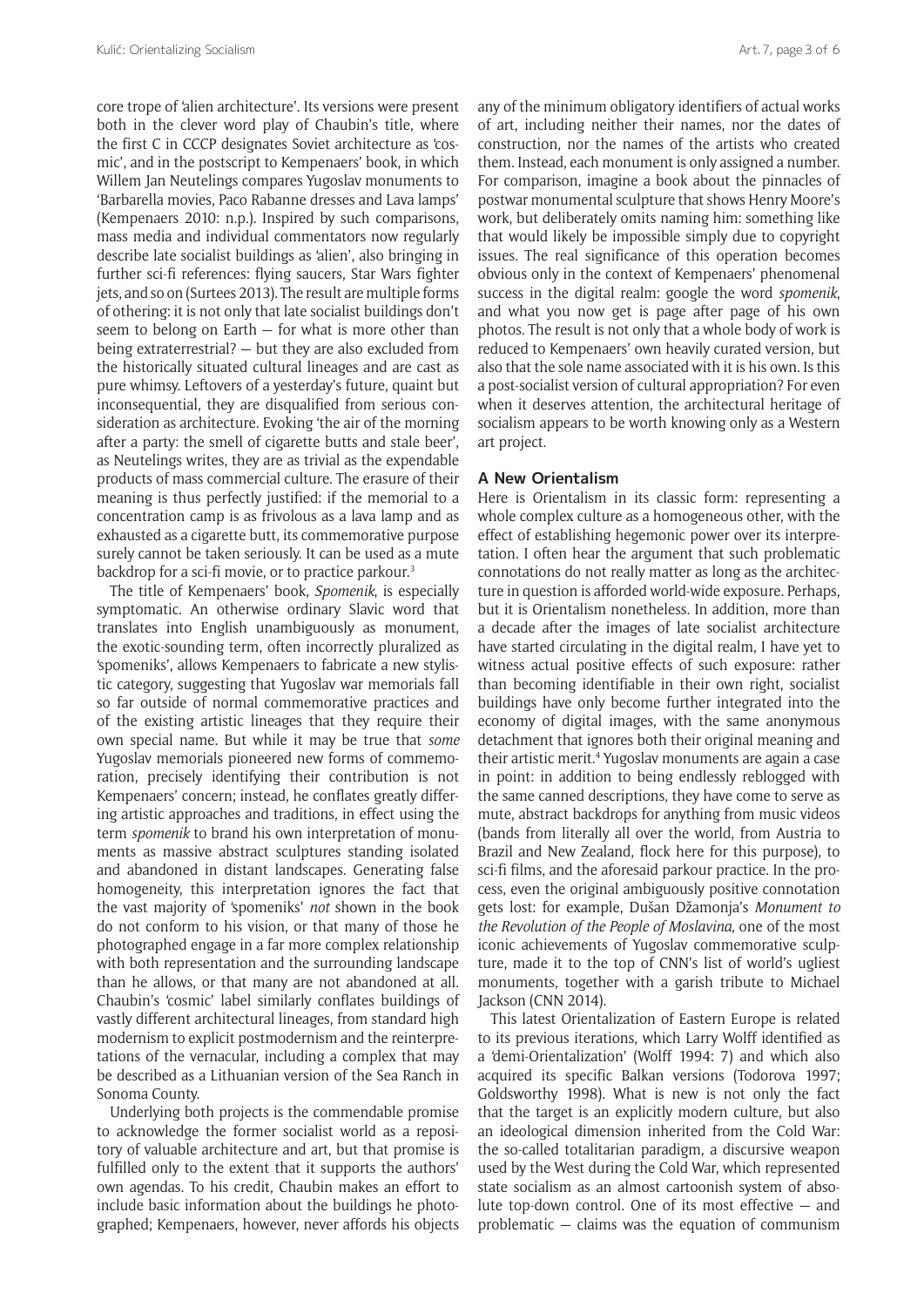with Nazism as two 'twin totalitarianisms', which quickly manifested itself in tendentious parallels between socialist realism and Nazi architecture (Lehmann-Haupt 1954). Historians have challenged such views for decades, and the enormous amount of new multidisciplinary research of the socialist world largely rests on what we might call a post-totalitarian premise. Research into the history of the built environment has been especially fruitful in that respect, highlighting the myriad negotiations involved in the production and occupation of space.<sup>5</sup> Contradicting persistent stereotypes, we now know that the socialist world was not an architectural monolith isolated from the rest of the world; we know that socialism did not cause an absolute rupture in the history of architecture; and we know that architects were not necessarily innocent professionals oppressed by communism, but active agents driven by their own professional ideologies and class interests. In short, we know that the inner workings of socialist architecture were far more complex and diverse than what the stereotypes suggest.

Despite the fact that a vast amount of scholarship testifies otherwise, new Orientalists continue regurgitating the totalitarian paradigm. That is obvious, for example, when Chaubin summarily proclaims the Soviet Union a 'labor camp', a sleight of hand that allows him to interpret the massive rotunda-like Druzhba Sanatorium in Yalta as a Foucauldian panopticon illustrating 'the distance between this structurally disciplinarian society and us' (Chaubin 2011: 17). Facing such explicit othering, one cannot but wonder whether the photographer ever stepped into a John Portman-style hotel, not to mention the fact that Foucault developed his analysis of modern disciplinarian society precisely by studying 'us', that is, the West, including Chaubin's native France. At the same time, the statement reveals the degree to which the neoliberal dogma has become internalized: the extraordinary fact that the resort provided workers with a paid vacation — which from a post-socialist perspective sounds positively surreal — is glossed over, and the whole structure ends up reduced to a mere device of totalitarian control. Similar bias is revealed when, for example, *The Guardian* reports on Kempenaers' photos by making the oft-repeated claim that 'spomeniks' were personally 'planted by Tito' — presumably all several thousands of them — in order to 'demonstrate the strength of the socialist republic' (Surtees 2013). In reality, the memorials were commissioned by a wide range of agencies, from local communities and veterans' associations to the federal government, more often than not in order to commemorate numerous civilian casualties. The initiative often came 'from below' and in some instances even from the artists themselves (Horvatinčić 2017: 52–77; see also Horvatinčić 2018). Proclaiming Tito as the sole dictatorial patron invokes the specter of totalitarian control that wipes out both the complexities of patronage and the monuments' actual commemorative function.

The totalitarian paradigm has recently received a new lease on life in European politics through a series of official measures requiring that communism is remembered in the same way as Nazism.<sup>6</sup> So herein lies a quandary for the photographers: how to capitalize on something that

the current ideological climate condemns as unacceptable? Chaubin's strategy is to interpret late Soviet buildings as symptoms of the demise of socialism, as apparent liberating impulses working *against* the system, rather than being its products (Chaubin 2011: 9). It is as if anything worthwhile that came out of socialism could not help but be dissident, even if only in form. Kempneaers', in contrast, makes Yugoslav monuments ideologically safe by emptying them of meaning, by reducing them to 'pure sculpture', supposedly 'forlorn and forgotten' and devoid of any specific symbolism (Kempenaers 2010: n.p.). That such a view is explicitly shaped by the totalitarian thesis becomes obvious when Neutelings, in his postscript to Kempenaers' book, suggests that the desemanticization of Yugoslav antifascist monuments one day may (or should?) equal that of Terragni's Casa del Fascio in Como, which became 'an icon of modern architecture' after 'it … managed to completely dissociate itself from the original clients'. In other words, 'spomeniks' will only qualify as high art once the last trace of socialism has been expunged from them. The trouble is, the comparison implies that not only are communism and fascism the same, but so are fascism and antifascism.

As disturbing as it is, this conclusion, one step away from equating perpetrators with victims, sounds almost quaint in the current atmosphere of rampant right-wing nationalism, which amplifies rather than reduces architecture's meaning. If eight years ago, when Kempenaers first published his book, comparing fascist headquarters and antifascist monuments may have appeared uncontroversial just because the latter were produced under a socialist state, today that is no longer the case. For when Croatian conservative activists install a plaque inscribed with a wartime fascist salute in the town of Jasenovac — as has happened, with a horribly belated official reaction — it is a provocation aimed directly at the adjacent memorial park and its 'spomenik', which still actively commemorates the former concentration camp. When Serbian neo-Nazis scribble 'blood and honor' on the monument to a wartime massacre in the city of Niš — which Andy Day photographed as desecrated, without comment — it is to directly condemn the structure as 'a communist lie'. But in today's polarizing era, there is also a counter-current to philo-fascist revisionism: a grassroots wave of activist projects and scholarly initiatives that aim to preserve the monuments both as physical form and as the repositories of memory, not only of the events they originally commemorated, but also of the lived experience of socialism.7 They will never gain the global visibility of Kempenaers and Chaubin, but they contribute to a changing climate on the local level.

As we approach the thirtieth anniversary of the collapse of socialism, its architectural heritage condenses the paradoxes and contradictions of the long-standing liberal consensus, which itself appears in collapse today. Architectural historians are facing fundamental questions: Who should have the right to shape the public perception of architectural history? How is architectural history used to support ideologies and geopolitical hierarchies? Can historians wrest relevance from mass media, if access to the dissemination of information remains controlled by powerful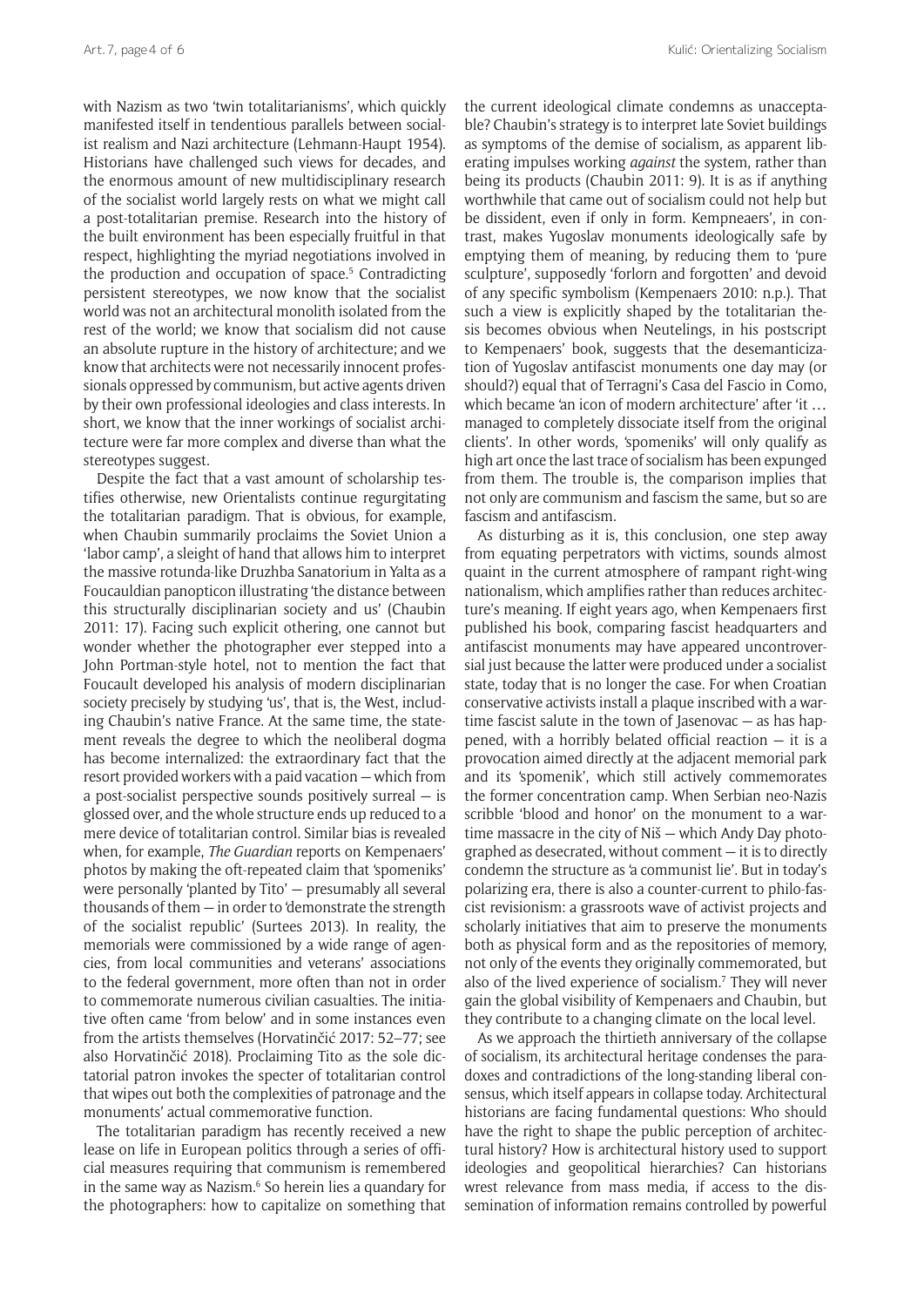commercial and political interests? As the political polarization sharpens, such questions will be asked with increasing urgency, not only in the East, but in all of Europe.

## **Postscript**

After I wrote the first draft of this essay three years ago, the Museum of Modern Art in New York expressed its interest in the architecture of socialist Yugoslavia. The result is an exhibition that I have co-curated in collaboration with Martino Stierli, which opens in July 2018. Exposure provided by a powerful platform such as MoMA has the potential to be transformative for the perception of architecture, not only in the former Yugoslavia, but perhaps also in the entire former socialist world. With that in mind, it would be disingenuous not to acknowledge that MoMA's decision to pay attention to the region may have resulted in part from the publicity generated by the projects analyzed in this essay. That fact, however, does not invalidate my argument; as a matter of fact, in some ways we have conceived the show precisely as a remedy for the misrepresentations described above. Whether our efforts will be sufficient to effect a sea-change remains to be seen.

## **Notes**

- <sup>1</sup> For the most explicit version of such a narrative, see the text accompanying Rebecca Litchfield's project *Soviet Ghosts* (Howarth 2014).
- <sup>2</sup> See Bezjak (2011), Linke and Weiss (2012), and Mihov (2012).
- <sup>3</sup> See [https://www.kickstarter.com/projects/sankofa](https://www.kickstarter.com/projects/sankofathefilm/sankofa)[thefilm/sankofa](https://www.kickstarter.com/projects/sankofathefilm/sankofa) [last accessed June 8, 2017].
- <sup>4</sup> A rare exception is *Spomenik Database* ([http://www.](http://www.spomenikdatabase.org/) [spomenikdatabase.org/](http://www.spomenikdatabase.org/)), a project by the 'spomenik' enthusiast Donald Niebyl, who was originally inspired by Kempenaers' images, but whose research eventually led him to contradict many of Kempenaers' presumptions.
- <sup>5</sup> Recent literature on the built environments of socialism is too vast to cite here to any extent. For the current state of scholarship, see the recent special issue of the *Journal of Urban History* edited by Daria Bocharnikova and Steven Harris, including their introduction (Bocharnikova and Harris 2018). For a review, see Kulić (2016).
- <sup>6</sup> A series of initiatives with this goal were passed in the European Parliament, the Organization of Security and Cooperation in Europe, and other bodies in the past ten years. For a critique, see Ghodsee (2014).
- <sup>7</sup> Cases in point are the collaborative projects *Heroes We Love* [\(https://heroeswelove.wordpress.com](https://heroeswelove.wordpress.com)) and especially *Inappropriate Monuments* ([https://inappropri](https://inappropriatemonuments.org/en/)[atemonuments.org/en/\)](https://inappropriatemonuments.org/en/).

## **Competing Interests**

The author has no competing interests to declare.

## **References**

**Azzarello, N.** 2015. Andy Day Documents Parkour Practice on Architectural War Monuments. *Design Boom*, 10 November. Available at: [http://www.design-](http://www.designboom.com/art/andy-day-former-parkour-architecture-11-10-2015/)

- **Bezjak, R.** 2011. *Socialist Modernism*. Berlin: Hajte Cantz.
- **Bocharnikova, D** and **Harris, S.** 2018. Second World Urbanity: Infrastructures of Utopia and Really Existing Socialism. *Journal of Urban History*, 44(1): 3–8. DOI: [https://doi.org/10.1177/0096144217710](https://doi.org/10.1177/0096144217710227) [227](https://doi.org/10.1177/0096144217710227)
- **Cable News Network.** 2014. World's Ugliest Monuments. *CNN Travel*, 11 February. Available at: [http://www.](http://www.cnn.com/2014/01/24/travel/gallery/worlds-ugliest-monuments/index.html ) [cnn.com/2014/01/24/travel/gallery/worlds-ugliest](http://www.cnn.com/2014/01/24/travel/gallery/worlds-ugliest-monuments/index.html )[monuments/index.html \[](http://www.cnn.com/2014/01/24/travel/gallery/worlds-ugliest-monuments/index.html )accessed 11 June 2017].
- **Chaubin, F.** 2011. *CCCP: Cosmic Communist Constructions Photographed*. Cologne: Taschen.
- **Dorotić, I.** 2016. Parkour po arhitektonskom nasljeđu. *Vizkultura*, 17 February. Available at: [https://viz](https://vizkultura.hr/parkour-po-arhitektonskom-nasljedju/)[kultura.hr/parkour-po-arhitektonskom-nasljedju/](https://vizkultura.hr/parkour-po-arhitektonskom-nasljedju/) [accessed 10 June 2017].
- **Ghodsee, K.** 2014. Tale of 'Two Totalitarianisms': The Crisis of Capitalism and the Historical Memory of Communism. *History of the Present: A Journal of Critical History*, 4(2): 116–42.
- **Goldsworthy, V.** 1998. *Inventing Ruritania: Imperialism of the Imagination*. New Haven: Yale University Press.
- **Gunter, J.** 2017. 'Yolocaust': How Should You Behave at a Holocaust Memorial? *BBC News*, 20 January. Available at: [http://www.bbc.com/news/world](http://www.bbc.com/news/world-europe-38675835)[europe-38675835](http://www.bbc.com/news/world-europe-38675835) [accessed June 10, 2017].
- **Horvatinčić, S.** 2017. Spomenici iz razdoblja socijalizma u Hrvatskoj – Prijedlog tipologije, Ph.D. dissertation. Zadar, Croatia: Sveučilište u Zadru.
- **Horvatinčić, S.** 2018. The Peculiar Case of Spomeniks — Monumental Commemorative Sculpture in Former Yugoslavia Between Invisibility and Popularity. Available at: [https://www.academia.edu/3362073/](https://www.academia.edu/3362073/The_Peculiar_Case_of_Spomeniks_-_Monumental_Commemorative_Sculpture_in_Former_Yugoslavia_Between_Invisibility_and_Popularity) [The\\_Peculiar\\_Case\\_of\\_Spomeniks\\_-\\_Monumen](https://www.academia.edu/3362073/The_Peculiar_Case_of_Spomeniks_-_Monumental_Commemorative_Sculpture_in_Former_Yugoslavia_Between_Invisibility_and_Popularity)[tal\\_Commemorative\\_Sculpture\\_in\\_Former\\_Yugosla](https://www.academia.edu/3362073/The_Peculiar_Case_of_Spomeniks_-_Monumental_Commemorative_Sculpture_in_Former_Yugoslavia_Between_Invisibility_and_Popularity)[via\\_Between\\_Invisibility\\_and\\_Popularity](https://www.academia.edu/3362073/The_Peculiar_Case_of_Spomeniks_-_Monumental_Commemorative_Sculpture_in_Former_Yugoslavia_Between_Invisibility_and_Popularity) [accessed February 26, 2018].
- **Howarth, D.** 2014. Abandoned Soviet Architecture Photographed by Rebecca Litchfield. *Dezeen*, 9 August. Available at: [https://www.dezeen.com/2014/08/09/](https://www.dezeen.com/2014/08/09/abandoned-soviet-architecture-photographs-rebecca-litchfield/#disqus_thread) [abandoned-soviet-architecture-photographs](https://www.dezeen.com/2014/08/09/abandoned-soviet-architecture-photographs-rebecca-litchfield/#disqus_thread)[rebecca-litchfield/#disqus\\_thread](https://www.dezeen.com/2014/08/09/abandoned-soviet-architecture-photographs-rebecca-litchfield/#disqus_thread) [accessed 10 June 2017].
- **Jennifer, N.** 2015. Balkan Monuments Become a Parkour Playground. *Vice: Creators*, 6 November. Available at: [https://creators.vice.com/en\\_uk/article/balkan](https://creators.vice.com/en_uk/article/balkan-war-monuments-become-a-parkour-playground)[war-monuments-become-a-parkour-playground](https://creators.vice.com/en_uk/article/balkan-war-monuments-become-a-parkour-playground) [accessed 10 June 2017].
- **Kempenaers, J.** 2010. *Spomenik*. Amsterdam: Roma Publication.
- **Kulić, V.** 2016. The Builders of Socialism: Eastern Europe's Cities in Recent History. *Contemporary European History*, 25(3): 454–60. DOI: [https://doi.](https://doi.org/10.1017/S0960777316000497) [org/10.1017/S0960777316000497](https://doi.org/10.1017/S0960777316000497)
- **Lehmann-Haupt, H.** 1954. *Art under a Dictatorship*. New York: Oxford University Press.
- **Linke, A** and **Weiss, SJ.** 2012. *Socialist Architecture: The Vanishing Act*. Zurich: JRP-Ringier.